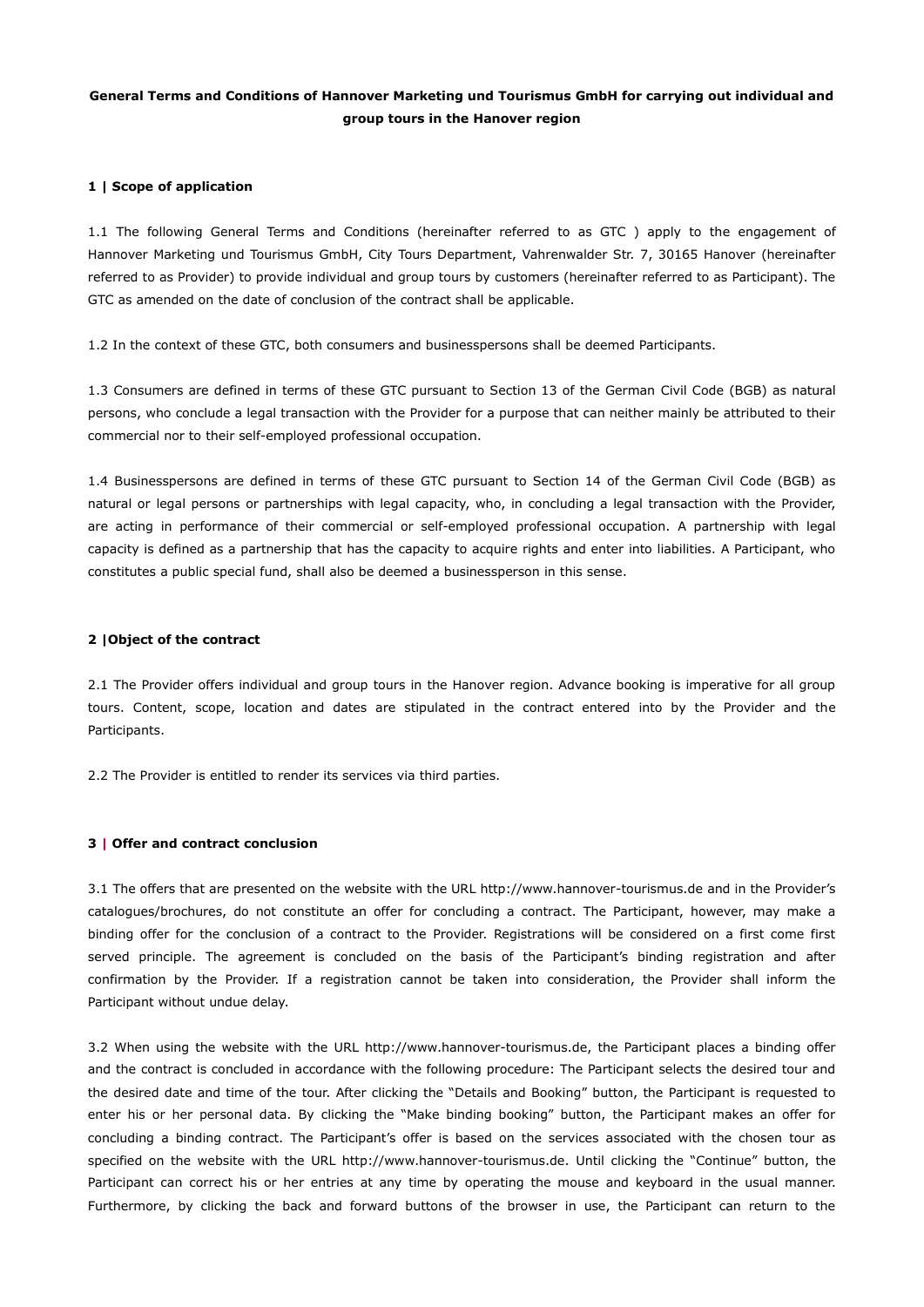respective previous page of the booking procedure. After clicking the "Continue" button, correction of the entries is no longer possible. The Provider can accept the Participant's offer by sending a binding booking confirmation. An automatic response confirming receipt of the booking does not constitute acceptance of the Participant's offer. The contract is thus concluded by means of the Participant's offer and the acceptance of such offer by the Provider.

3.3 The Participant can also book a tour by usual means of correspondence (letter, facsimile, telephone, email). In the event that a booking is made via email, the Participant will receive an electronic confirmation that the booking was received without undue delay. Here, the declaration of acceptance does not require a specific form; oral confirmations and confirmations by telephone are also legally binding for the Participant and for the Provider.

3.4 The text of the contract is saved by the Provider, but is not accessible by the Participant. The Provider therefore recommends that Participants print the booking information for their own file.

3.5 The information specified on the website with the URL http://www.hannover-tourismus.de or in the Provider's brochures/catalogues forms the exclusive basis of the services offered by the Provider. Any information in directories that were not published by the Provider are not binding for the Provider and its obligation to perform, unless these specifications were agreed expressly between the Participant and the Provider.

3.6 In the event that the Provider makes a special offer at the Participant's request, then this special offer shall, notwithstanding the above provisions, constitute a binding offer to conclude a contract by the Provider to the Participant. In this case, the contract comes into force without requiring another confirmation by the Provider if the Participant accepts this offer within a period that is likewise specified in the offer without making any entries or changes or amendments and by either an express declaration, a down payment, final payment or by availing him or herself of the tour services.

3.7 The official languages of the contract are German and English.

### **4 | No right of withdrawal under distance selling contracts for services offered for leisure activities**

The right of withdrawal which consumers are generally entitled to when they conclude distance selling contracts, is, pursuant to Section 312g (2) Sentence 1 No. 9 of the German Civil Code (BGB), not applicable to services offered in the field of leisure activities if the contract provides that such services are rendered on a certain date or within a certain period. Due to the aforementioned statutory provision, the Participant therefore has no right of withdrawal with regard to the tour services booked on the website with the URL http://www.hannover-tourismus.de or, if applicable, via telephone, letter, facsimile or email, based on offers in brochures/catalogues of the Provider and the corresponding distance selling contract.

### **5 | Scope of services**

5.1 The concrete scope of services is determined in accordance with the contractual agreement between the Participant and the Provider.

5.2 For city tours, that are designed exclusively as walking city tours, the maximum number of participants shall generally be 25 persons per group.

5.3 The city tour guide is obliged to wait for a period of 30 minutes from the starting time of the tour as agreed upon. After 30 minutes, the city tour guide is at liberty to continue waiting or to consider the group as a no-show.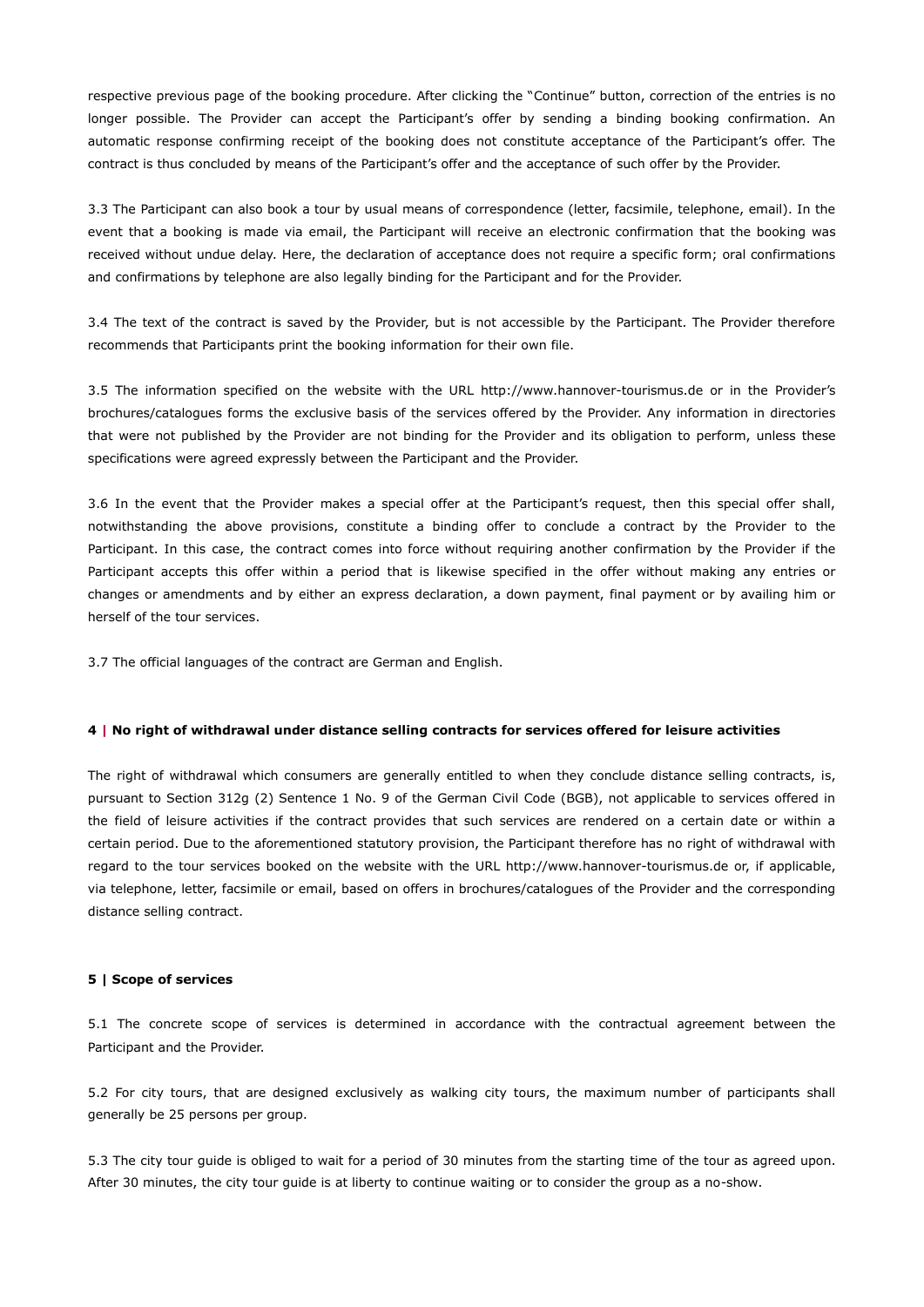5.4 In the event of the late arrival of a Participant, this Participant and the city tour guide shall agree whether the tour shall be shortened accordingly or, if the city tour guide does not have to fulfil other obligations, whether the length of the tour shall remain as originally agreed upon. In this case, the fee due shall comprise the waiting time and the actual length of the tour. If the group requests early termination of the tour, the entire fee is due as agreed in advance in writing.

### **6 | Payment terms**

6.1. All prices of the Provider include the statutory VAT.

6.2 The payment as agreed upon shall be invoiced by the Provider to the Participant who completed the registration. Invoicing shall take place after the tour, unless other payment arrangements have been agreed upon.

6.3 If the tour fee is paid at the beginning of the tour by the Participants or his/her authorised representative directly and in cash to the city tour guide, the city tour guide shall accept payment against a receipt on behalf of and in the name of the Provider. A valid invoice shall subsequently be issued by the Provider.

6.4 Invoices shall be due for payment immediately upon receipt. The Participant shall be in default of payment at the latest 30 days after the due date. This applies to a Participant who is a consumer, only if this legal effect has been explicitly noted on the invoice.

6.5 The Provider takes the liberty of charging a 2% service fee on the total sum per debit for credit card payments. The Participant undertakes to ensure that the Provider has the correct invoice address and all necessary information such as the cost centre. The Provider takes the liberty of charging a service fee of EUR 10.00 for subsequent corrections to and resending of invoices.

### **7 | Limitation of liability**

The Provider is, in principle, only liable in cases of intent and gross negligence. Moreover, the Provider is also liable for negligent violations of obligations if these involve injuries to life, limb or health or if claims are based on a guarantee or Product Liability Law (Produkthaftungsgesetz). The Provider shall also be liable for negligent violation of duties, the fulfilment of which is essential to implementing the contract, the violation of which endangers reaching the purpose of the contract and on the observance of which the Participants may regularly rely. In the latter case, however, the Provider shall not be liable for any unforeseeable damage or damage that is not usual for this type of contract. The Provider shall not be liable for other negligent violation of duties. The above mentioned limitations of liability also apply to the Provider's vicarious agents.

### **8 | Cancellations**

8.1 The Provider grants the Participant the opportunity to cancel the booked tour without presenting a legal withdrawal or termination reason pursuant to the following regulation:

For cancellation of the city tour (without day package) by the Participant, the Provider generally charges a basic cancellation fee of EUR 15.00; a cancellation fee of 50% of the agreed price is due for cancellations 5 to 1 working day before the commencement of services. In each case, the cost may be subject to additional booking change fees incurred in advance.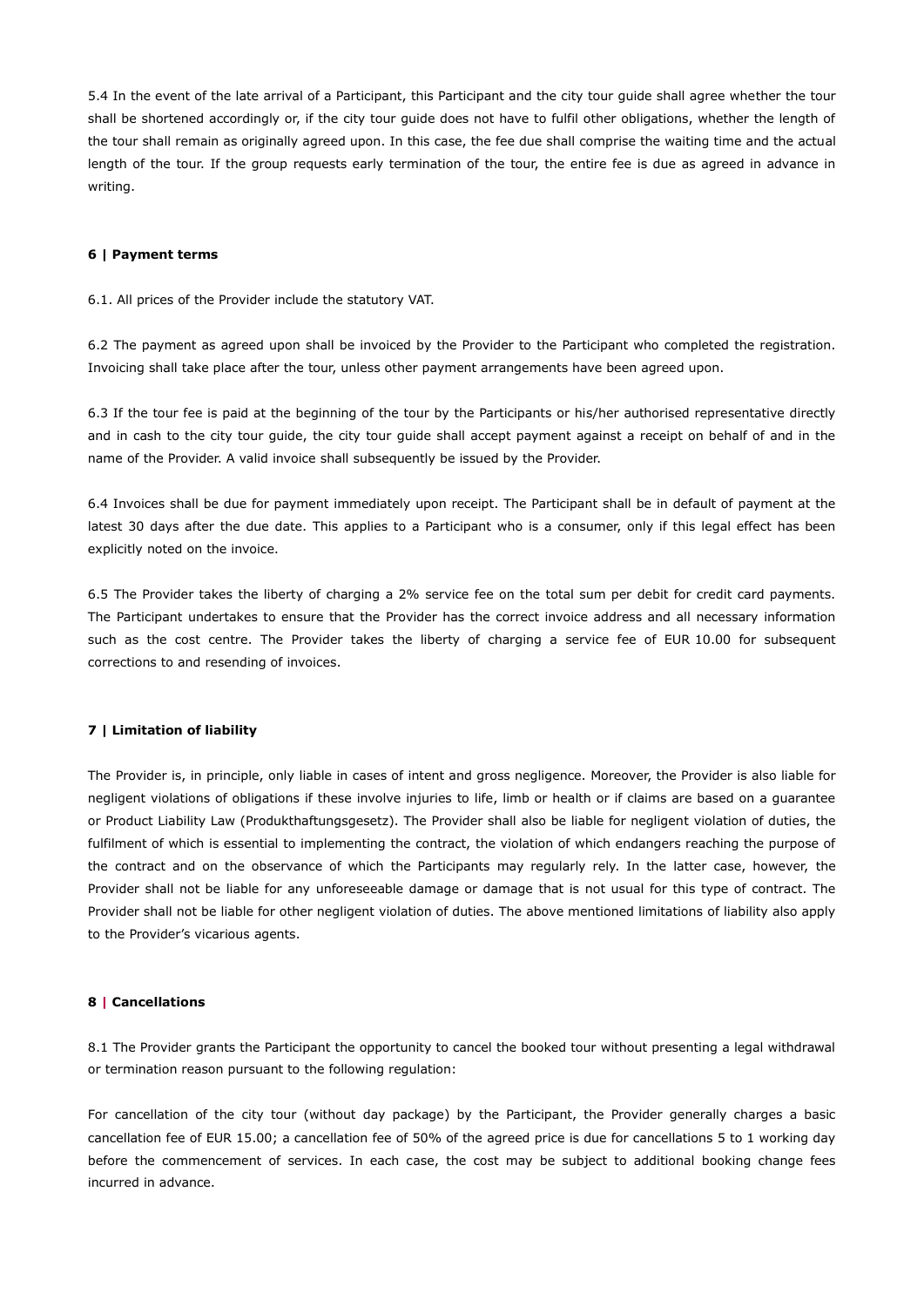100% of the agreed fee is due if a booked group city tour is not attended and the Participant did not give at least one working day notice of the cancellation before the agreed date.

The following conditions apply to day packages:

- up to 10 working days before arrival, the amount of the processing fee/agency fee, but at least EUR 25.00\* (for full cancellation)

- 9 to 6 working days before arrival 5%
- 5 to 3 working days before arrival 10%
- 2 to 1 working day before arrival 75%
- no-show/non-utilization 100% each of service/order price, but at least EUR 50.00\*

\*The amount of this sum depends on the complexity of the offer.

8.2 Cancellation of the booked tour must be made in writing and must be sent via fax to the following fax number or via e-mail to the following e-mail address:

Facsimile: +49 (0)511 12345 334, E-Mail: staedtereise@hannover-tourismus.de

8.3 Having made a fixed booking, EUR 10.00 will be charged for each subsequent change to booking. This does not apply to changes to the number of Participants.

8.4 The Participant is entitled to evidence vis-à-vis the Provider that no damage or only a smaller amount of damage has occurred.

### **9 | Withdrawal by the Provider/Change to the route**

9.1 The Provider is entitled to withdraw from the contract for good cause, notwithstanding other reasons, especially if the minimum number of Participants for a tour has not been reached or if a tour has to be cancelled due to circumstances beyond the control of the Provider.

9.2 In the event of a withdrawal, the Provider shall inform the Participants of the cancellation of the tour without undue delay.

9.3 No compensation for damages may be claimed by the Participants in the cases specified above.

9.4 The city tour guide may change the originally planned route at his/her own discretion in order to avoid danger that could result from unfavourable weather or road conditions. This does not result in any rights for the Participant to claim for reimbursement.

### **10 | Data Protection Policy**

10.1 HMTG collects Customer or guest data for processing the contract. In doing so, HMTG observes, in particular, the German Federal Data Protection Act (BDSG) and the German Telemedia Act (TMG).

10.2 HMTG stores the following data every time the website is accessed: name of the accessed website, file, date/time, transferred data amount, notification regarding successful access, browser type/version, operating system, previously visited sites and IP address. HMTG uses the aforementioned data for statistical purposes in connection with its offering.

10.3 Any data transmitted by Customers is stored for the purpose of processing enquiries or, where the booking of tourist services is concerned, to implement the contract, and such data is transmitted to the Service Provider for the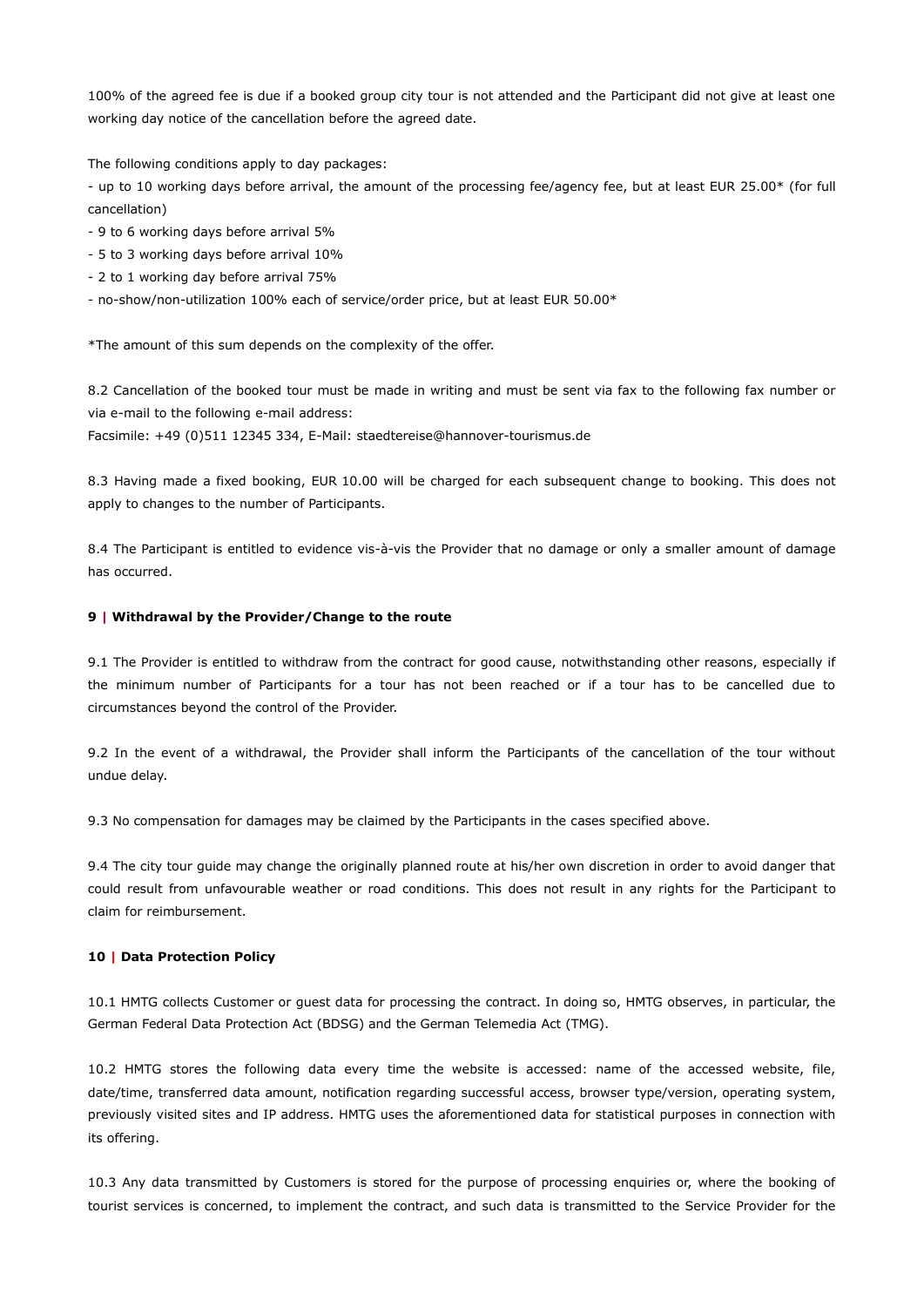purpose of processing the booking and the contract (e.g. payment, guarantee, contact data) and stored by the Service Provider for such purposes.

10.4 The IP address is stored if the Customer makes comments or other entries on the website. This has the purpose of facilitating the identification of any person responsible for illegal comments and/or entries on the website enabling third parties who are harmed by such illegal comments and/or entries to act. HMTG reserves the right to delete comments that are not to the point or unjustified, offending or discriminating or to make such comments invisible.

10.5 Any personal data provided by the Customer to HMTG will be used to reply to enquiries or process contracts and such data will only be forwarded or otherwise transmitted to third parties if this is required for the purpose of implementing the contract. HMTG would further like to notify the Customer of current offers in the future, unless it is discernible for HMTG that the Customer does not wish to receive such information. If the Customer does not wish to receive information, he or she may inform HMTG of such wish.

10.6 Online transmission of Customer data is effected via SSL encryption to ensure that Customer data cannot be accessed by unauthorised third parties during transmission.

10.7 HMTG is entitled to contact the Customer at any time on the basis of reports by the Service Provider to verify the correctness of the information.

10.8 If the Customer granted his or her consent to the storage of his or her personal data, the Customer has the right to revoke such consent at any time with prospective effect.

The stored personal data is deleted when the Customer revokes his or her consent to such storage, if the data is no longer needed to fulfil the purpose for which it was stored or if the storage is inadmissible for any other legal reason. Data needed for invoicing and accounting is not affected by such a request to delete data.

10.9 HMTG shall inform the Customer and/or guest of any personal data stored upon such Customer's/guest's request. The request shall be addressed to: Hannover Marketing und Tourismus GmbH, Vahrenwalder Str. 7, 30165 Hannover

# **11 | Warranty**

The statutory warranty provisions shall apply.

### **12 | Place of performance – choice of law – place of jurisdiction/final provisions**

12.1 Unless otherwise provided for in the contract, the place of performance and payment shall be the registered office of the Provider. The statutory regulations regarding place of jurisdiction shall remain unaffected, unless the special provision in item 12.3 stipulates otherwise.

12.2 Only the laws of the Federal Republic of Germany are applicable. If the Participant is a consumer, the mandatory provisions of the state where that Participant has his or her usual abode remain unaffected thereby.

12.3 The court with competence for the registered office of the Provider shall be the exclusive place of jurisdiction for contracts with merchants, legal entities under public law and public special funds.

12.4 The remaining provisions of the contract shall not be affected in the event that individual provisions of this contract are invalid or conflict with legal provisions. The invalid provision shall be replaced in mutual agreement by the contractual parties with a legally valid provision that is as close as possible to the commercial intention and purpose of the invalid provision. The above provision shall apply correspondingly to loopholes. The German version of these GTC